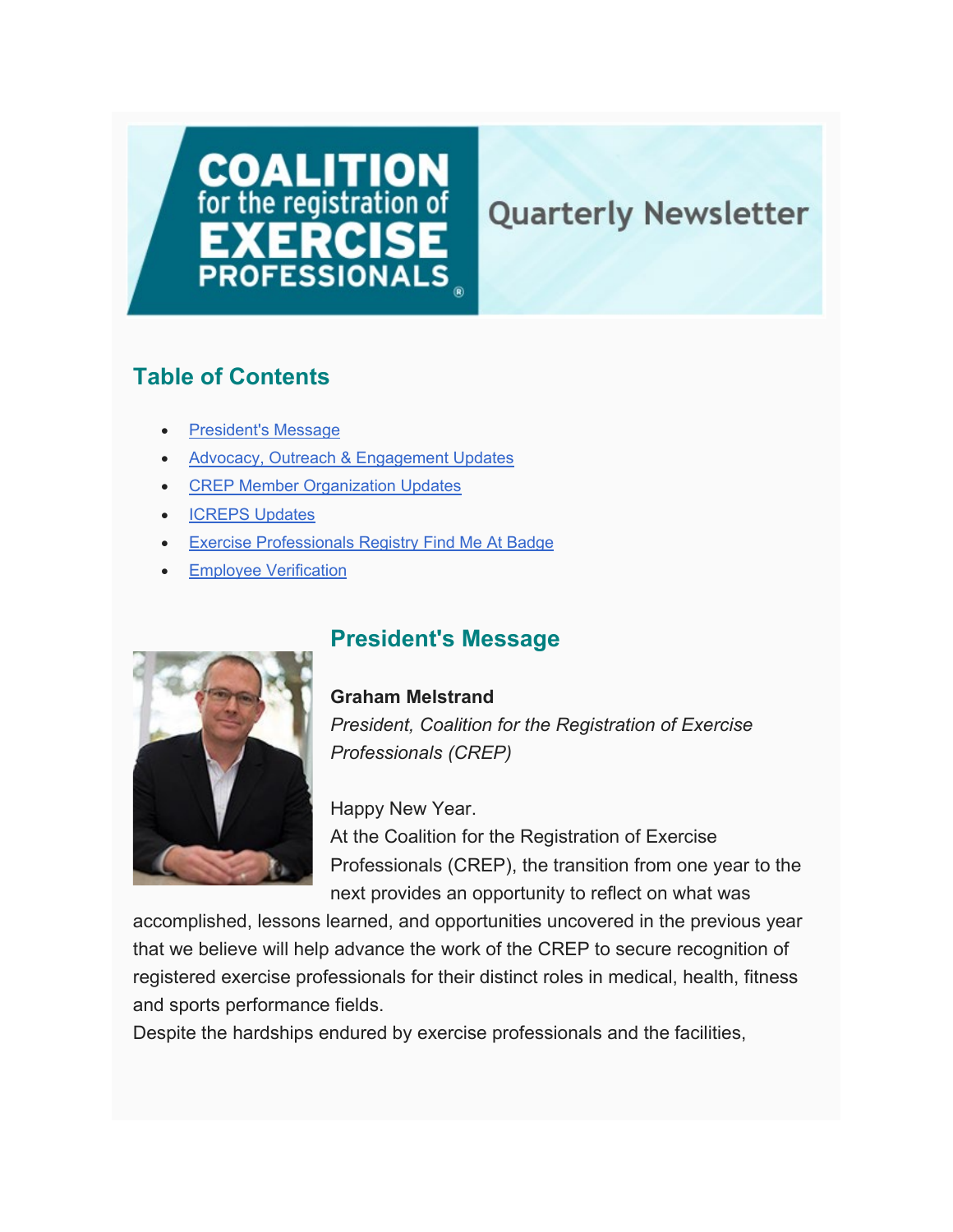organizations and institutions that employ them, there are some very positive signs for the profession as we begin 2022.

- The 175,000+ registered exercise professionals on the United States Registry of Exercise Professionals is rapidly approaching our pre-pandemic registration numbers after a sharp drop during the peak of the pandemic
- Employers are looking to hire qualified professionals at an unprecedented rate in anticipation of individuals returning to physical activity, fitness and sport.
- New relationships were established with public health and health advocacy organizations, government, academia and trade that can be further developed on behalf of the professional

During our December annual meeting, the CREP board updated our strategic plan for the 2022 calendar year and has approved an investment spend to accelerate our efforts. This is to take advantage of the opportunities that were surfaced not only in the past year, but as a result of the sustained effort of CREP and member organizations from the time we were established in 2013.

For 2022, we will be focused on two key areas of opportunity: 1) Enhancing the USREPS registry to improve the functionality and utility for registered exercise professionals and the stakeholders that employ them, refer clients and patients to them or that rely on them for their expertise. 2) Resuming a more forward and prominent posture as a resource and advocate for the exercise profession we emerge from the COVID-19 pandemic.

We believe that there will be a renewed commitment to workforce development that encourages and supports opportunities for educational institutions,

credentialing/professional organizations and employers to work together to address access to appropriately qualified exercise professionals, quality programs, safety and inclusion. To help advance this effort, CREP will be seeking additional outreach opportunities for blogs, podcasts, webinars and conference presentations to share our mission and vision for the profession.

Concurrently, CREP is working closely with other like-minded health advocacy organizations that have physical activity, exercise and sport as part of their issue advocacy to lend our expertise on the exercise profession and how to build a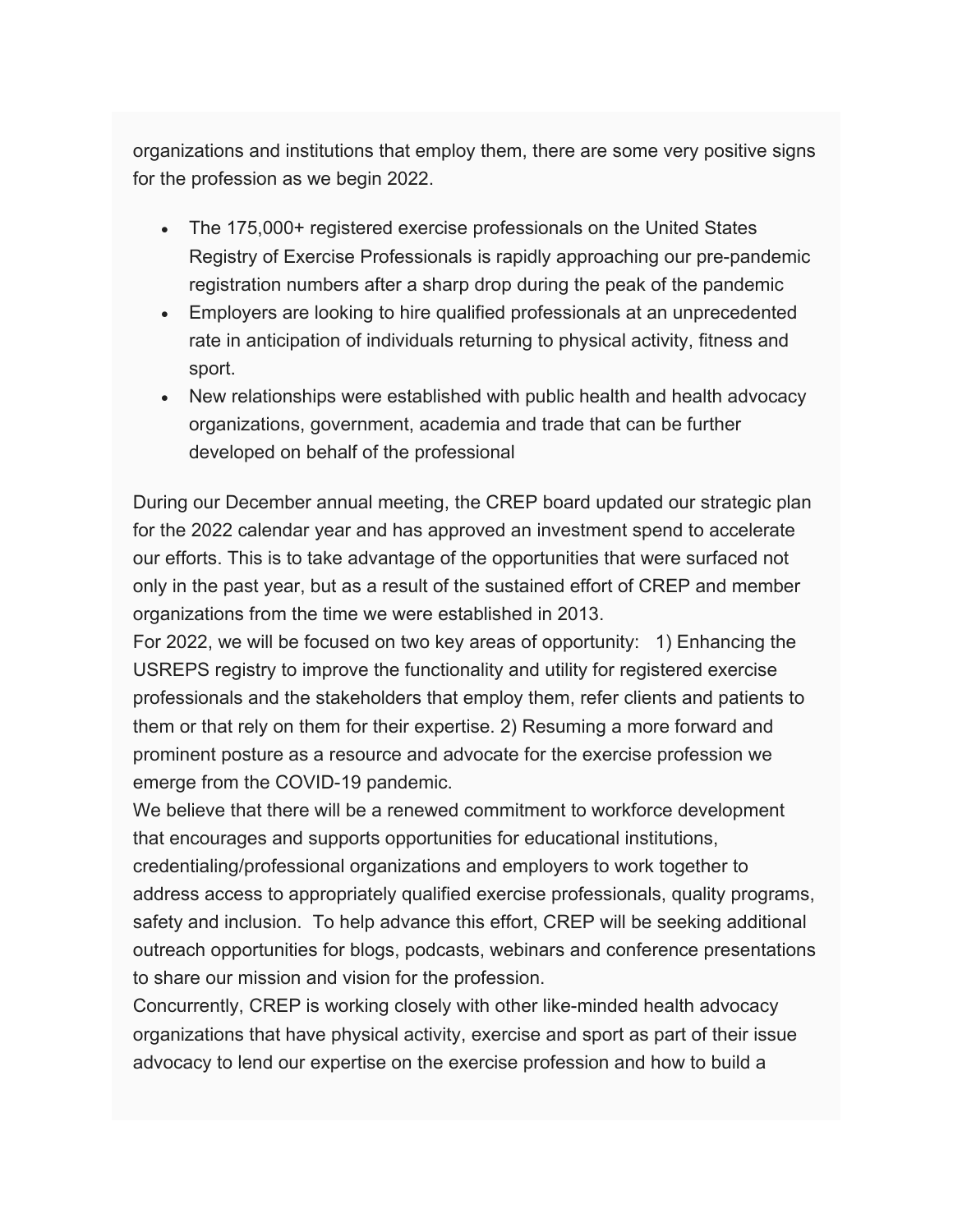participant/patient centric approach to the provision of programs and services based on mutual respect and recognition.

Although we may still have challenges to face in 2022, CREP is looking forward to its best year yet!

Graham Melstrand *President, Coalition for the Registration of Exercise Professionals (CREP)*

#### **Advocacy, Outreach & Engagement**

In the fall of 2021, CREP joined the Center for Disease Control's (CDC) initiative titled *Active People, Healthy Nation,* as an organizational supporter. The purpose of this effort by the CDC is to communicate the importance of physical activity with the goal of getting 27 million people more physically active by 2027. As a supporter the CDC asks that we promote *Active People, Healthy Nation* with our members, seek ways to support physical activity within communities, incorporate the logo into our website and materials, and share via social media how we are supporting the initiative. The CDC will provide resources to CREP, which we will share with our members on ways to implement the collective strategies of all organizations involved in this initiative to increase physical activity.

There is a growing interest in Congress to increase access to prescription digital therapeutics (PDTs). These therapeutics are prescription-only software that are regulated by the U.S. Food and Drug Administration (FDA). They deliver standardized, high-quality, and evidence-based therapeutic interventions to prevent and treat a wide range of disease and disorders, and that treatment list is ever increasing. They can be used in conjunction with smartphones and wearables like the Apple Watch. Many patients currently lack access to PDTs because most health plans do not cover them even though these new therapies can provide high quality diagnostic care and treatment without requiring patients to travel to a healthcare facility. In the coming weeks we expect to see the introduction of legislation that will address this issue by creating a Medicare payment pathway for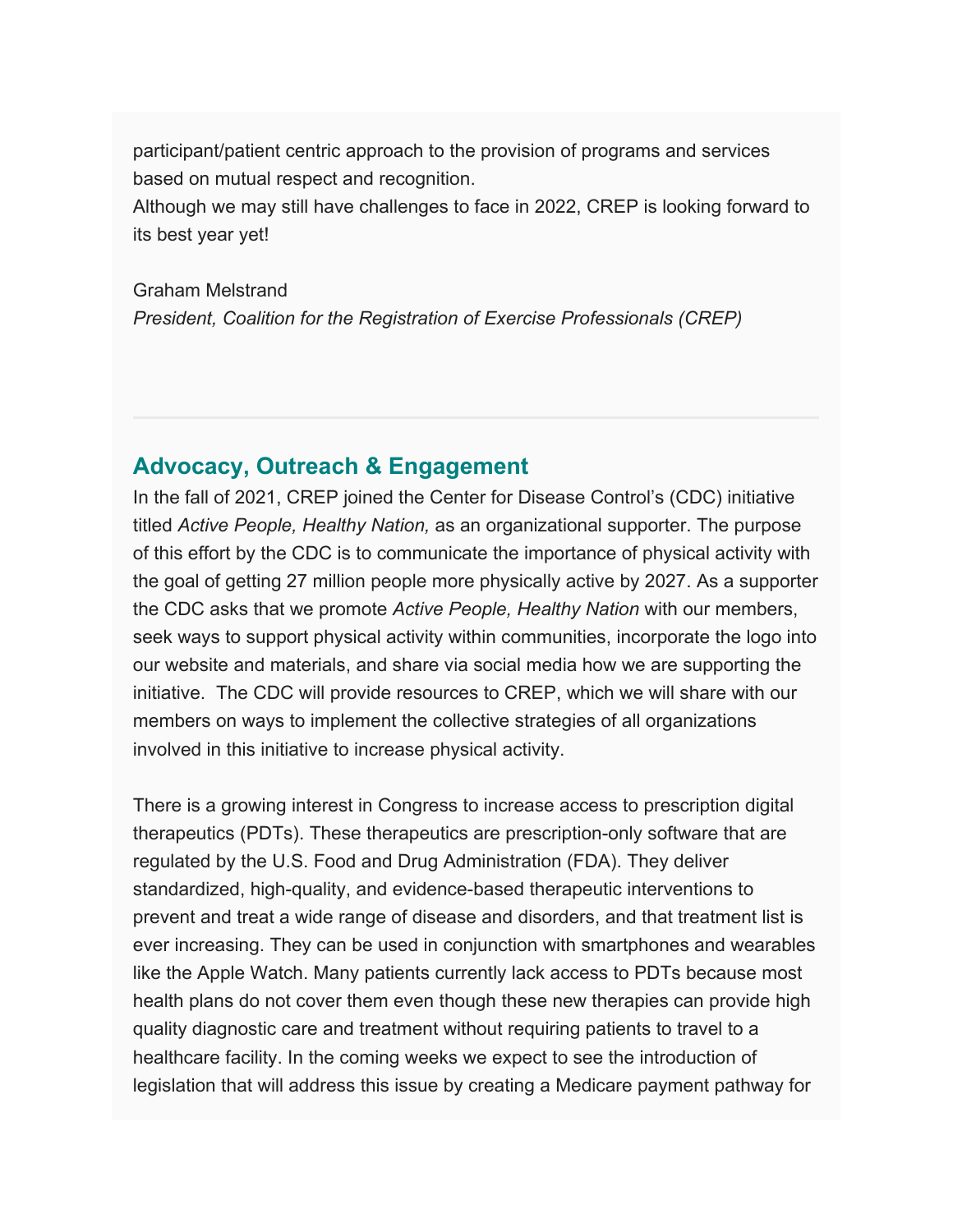PDTs.

Wade Delk, *Government Affairs Director*

The Coalition for the Registration of Exercise Professionals (CREP®) advocates for the registered exercise professional on issues that pertain to regulation, access to practice, and scope of work. As part of that effort, CREP® actively monitors state and federal regulatory bills and legislation which may impact the registered exercise professional and their scope of work.

Overall Prevalence of Self-Reported Physical Inactivity Among US A and Territory, Behavioral Risk Factor Surveillance System (BRFSS), 201

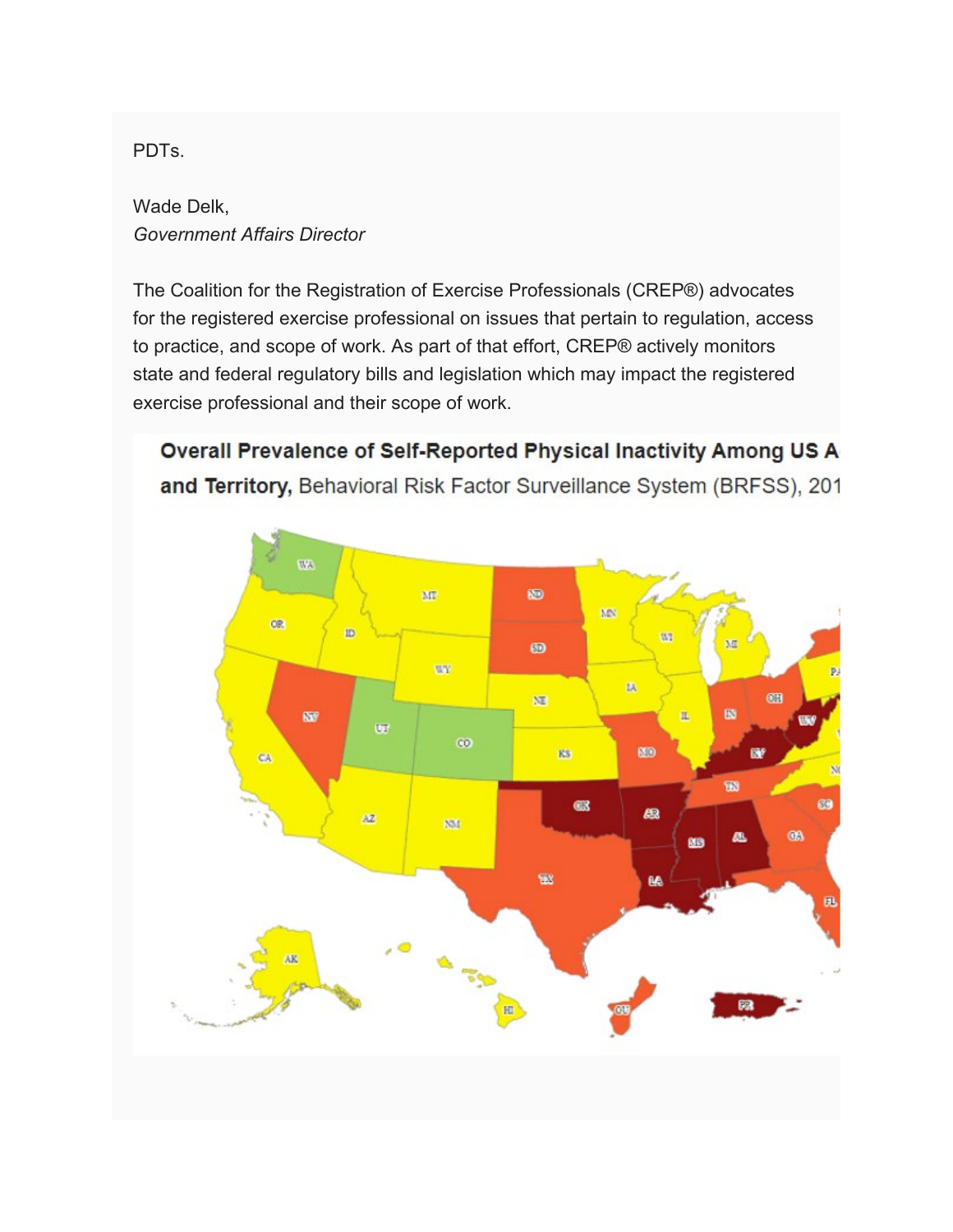Please go to the [Centers for Disease Control \(CDC\)](https://www.cdc.gov/physicalactivity/index.html) for entire article and additional maps.

#### **CREP Member Organization Updates**

[American Council on Exercise \(ACE\)](http://www.acefitness.org/) **I** [American College of Sports Medicine](http://www.acsm.org/)  [\(ACSM\)](http://www.acsm.org/) **I** [National Council on Strength and Fitness \(NCSF\)](http://www.ncsf.org/governance/usreps/about-us.aspx) **I** [National Strength and](http://www.nsca.com/Home/)  [Conditioning Association \(NSCA\)](http://www.nsca.com/Home/) **I** [National Pilates Certification Program](http://www.natpcp.org/)  [\(NPCP\)](http://www.natpcp.org/) **I** [Collegiate Strength & Conditioning Coaches association \(CSCCa\)](https://www.cscca.org/)



 $\equiv$  Maximizing athletic performance  $\equiv$ The biggest news we have to offer is the relocation of our office from Provo, Utah to Austin Texas. Our official opening was January 3, 2022. We are excited about our new office location and our vision as we move forward.

We are deep in preparations for our National Conference which will take place in Oklahoma City, Oklahoma on May 3-4, 2022. We will have a pre-conference symposium sponsored by Gatorade, along with 15-17 speakers covering topics from strength and conditioning programming, ethics, professionalism, health and safety, and mental health, along with several round tables consisting of focus groups to discuss current topics.

We are in the midst of our NCCA reaccreditation process which should be complete by August 2023.

CEO Scott Bennett will be speaking at a task force meeting in Dallas February 22. The meeting is sponsored by the Collegiate Athletic Trainers Society, the Korey Stringer Institute, the Gatorade Sports Science Institute, and the National Athletic Trainers Association. The focus of the task force meeting is Prevention of Exertional Heat Stroke Death in Football Lineman.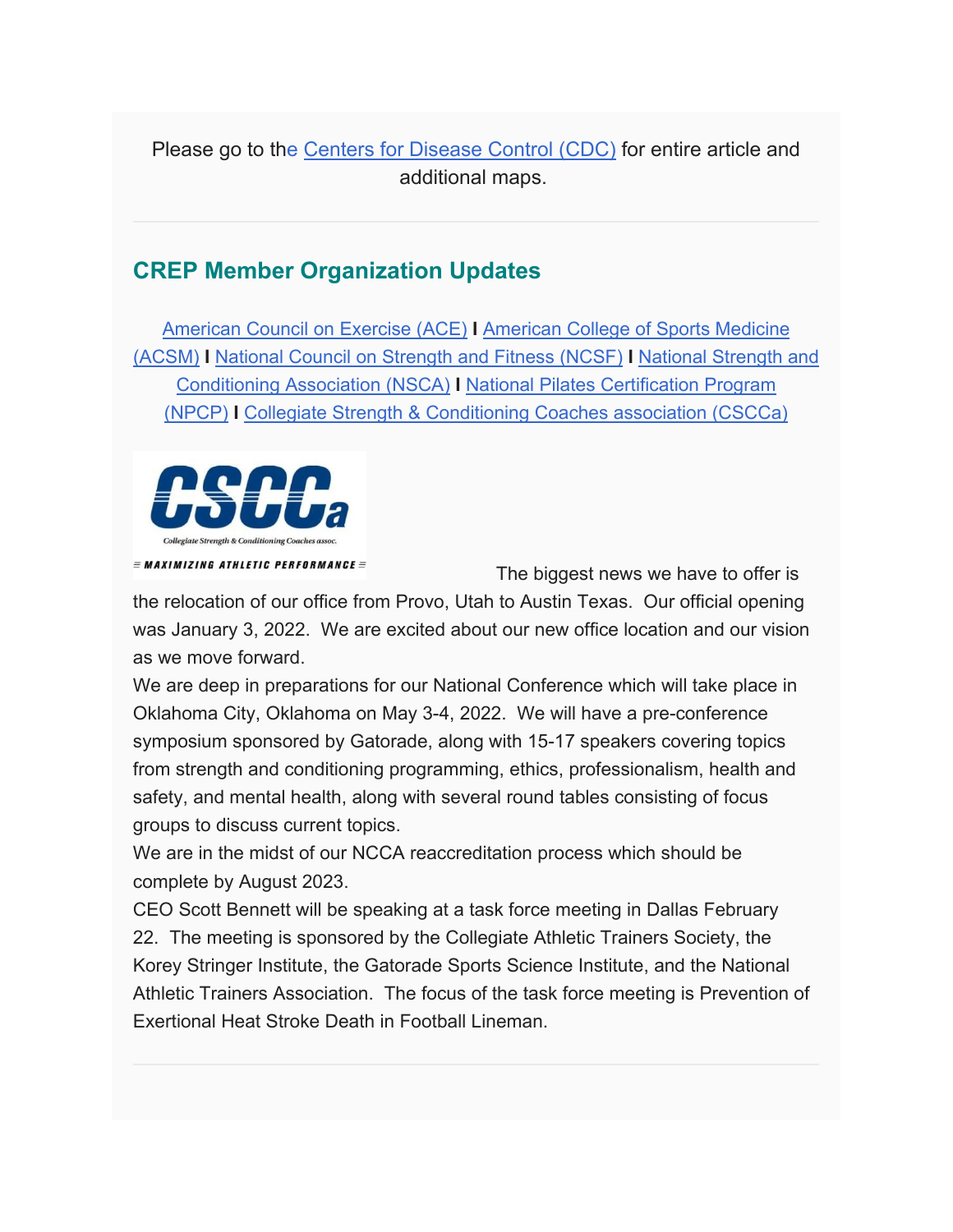#### **ICREPS Updates**



The International Confederation of Registers for Exercise Professionals (ICREPs) is an international partnership between registration bodies around the world that register exercise professionals.

While covid-19 has created limitations for global collegiality, ICREPs continues to grow its international presents by adding new members, in the last 18 months the countries of Spain and Iran have joined as associate members, and a number of other countries including Qatar, China, and Tunisia have all applied or are significantly progressing their development.

In 2022 ICREPs also launched a new accreditation program for education providers operating outside of an ICREPs member country to recognize quality providers whose programs align with the global standards of practice for an exercise defined role. This program is designed to ultimately assist with the international portability of graduates from quality programs to registers around the world.

Details of ICREPs, and the new accreditation program can be found at [www.icreps.org](https://protect-us.mimecast.com/s/6Ns8Cqx939U8GpKoiXHz5W?domain=icreps.org/)

#### **Exercise Professionals Registry – "Find Me At" Badge**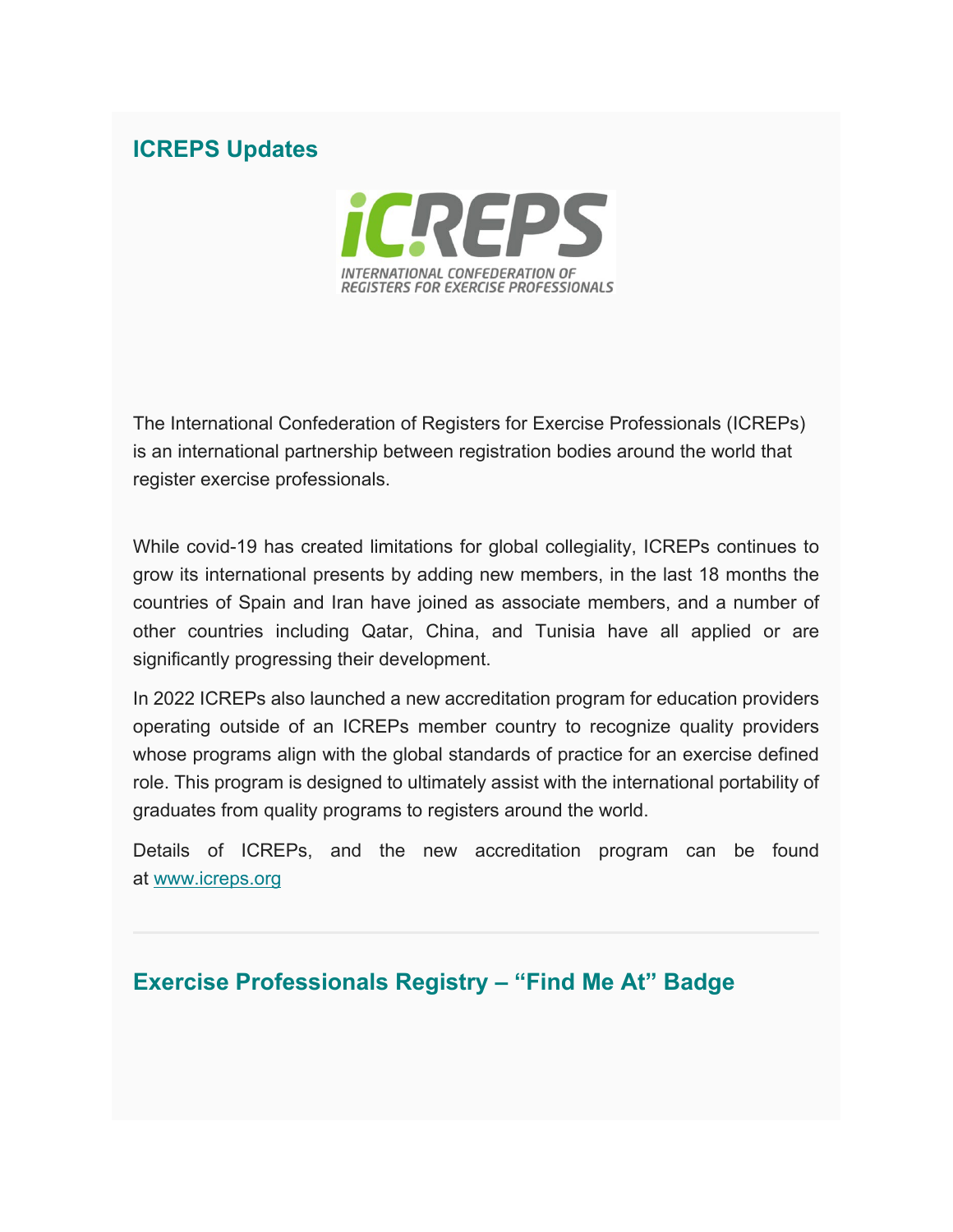

As a professional who holds a non-expired, eligible certification through a Member Organization, you are eligible for benefits associated with your certification organization's membership in CREP.

CREP maintains the internationally recognized United States Registry of Exercise Professionals® (USREPS).

USREPS makes exercise professionals easily searchable, identifiable, and verifiable. USREPS is changing the industry for:

- Facilities that hire exercise professionals.
- Health providers and advocacy organizations that seek to utilize exercise professionals.
- governments examining potential regulatory standards for exercise pros, and
- Exercise professionals themselves seeking new opportunity to make an impact.
- Consumers who want to verify the credentials of their exercise professionals through a trusted third-party source.

CREP provides the **[Find Me At Badge](http://www.usreps.org/Pages/crepbadgeintroduction.aspx)** to YOU to help market your skills as an exercise professional. The badge will visually verify your current exercise credentials listed in USREPS. The badge indicates YOU are a leader who can assist in safely and effectively facilitating client goals of achieving more active, healthy lifestyles through movement, physical activity or exercise for recreation or performance. The badge provides a vchanism your employer and clients can use to easily verify your certification(s) status. Using the badge will make it easier for health clubs and other exercise facilities to recognize, market, and promote YOUR services.

## **Employee Verification**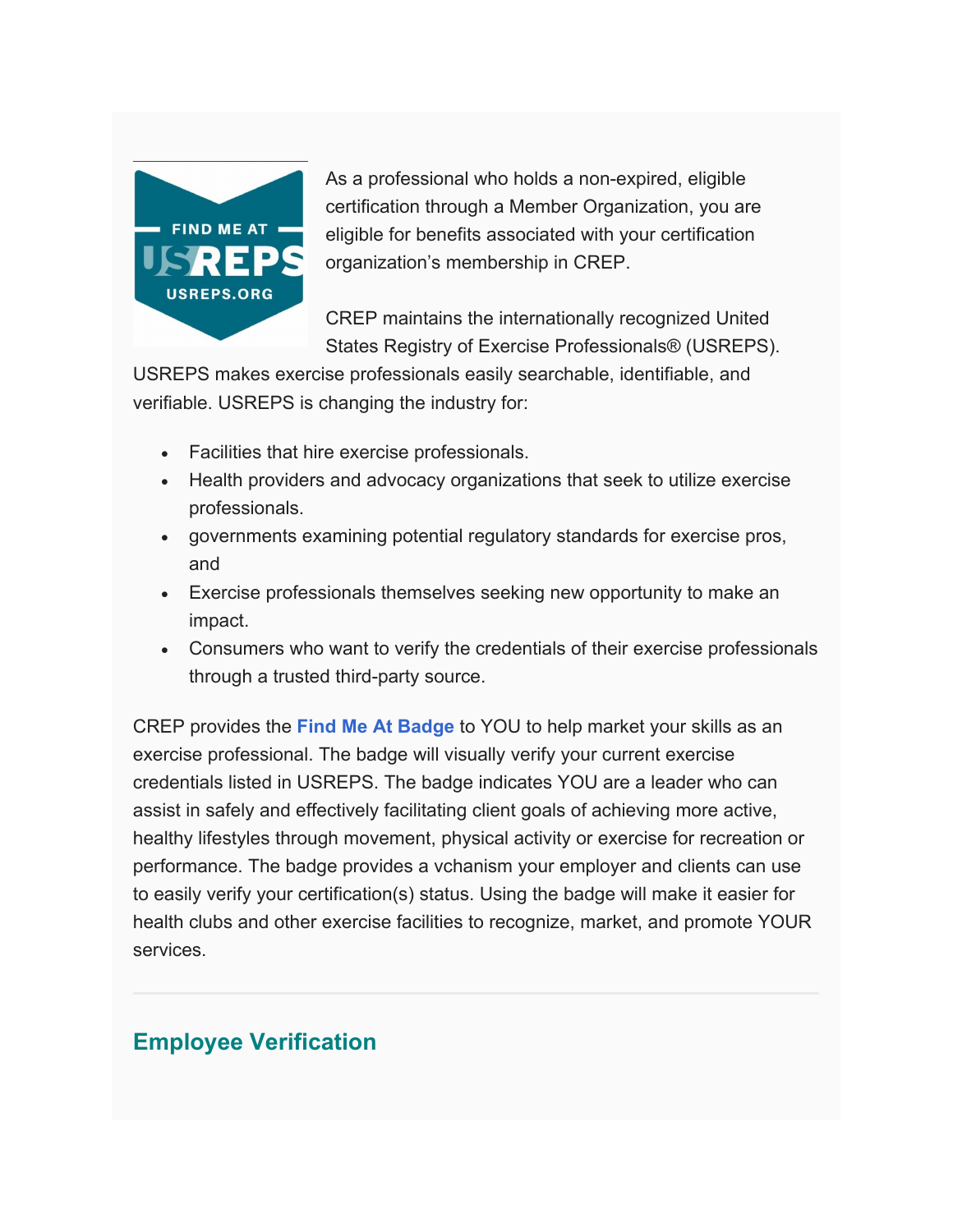For Employers, the United States Registry of Exercise Professionals (USREPS®) provides verification of valid credentials for the largest number of exercise professionals in the world.

#### **[Verify Employees Here](https://customer.usreps.org/Shared_Content/Sign_In_Employer.aspx?WebsiteKey=4d2e7ff2-6879-4a34-8001-3ac76bc7a754&hkey=4461e9d7-4b10-4803-aca8-5f9a34496c7b&returnurl=%2fUSREPSWcm%2fEmployer_Verification%2fUSREPSWcm%2fEmployer_Verification.aspx)**

With nearly 200,000 certificants, representing five fitness professions, USREPS serves as the sole clearing house for verified NCCA-accredited ISO 17024 compliant certifications for Group Exercise Instructors, Personal Trainers, Pilates Teachers, Strength and Conditioning Professionals and Clinical Exercise Specialists. USREPS offers the most efficient and streamlined method of positively verifying the current professional credentials of prospective and existing staff. Employers may verify a single professional or verify a large group of professionals at one time.

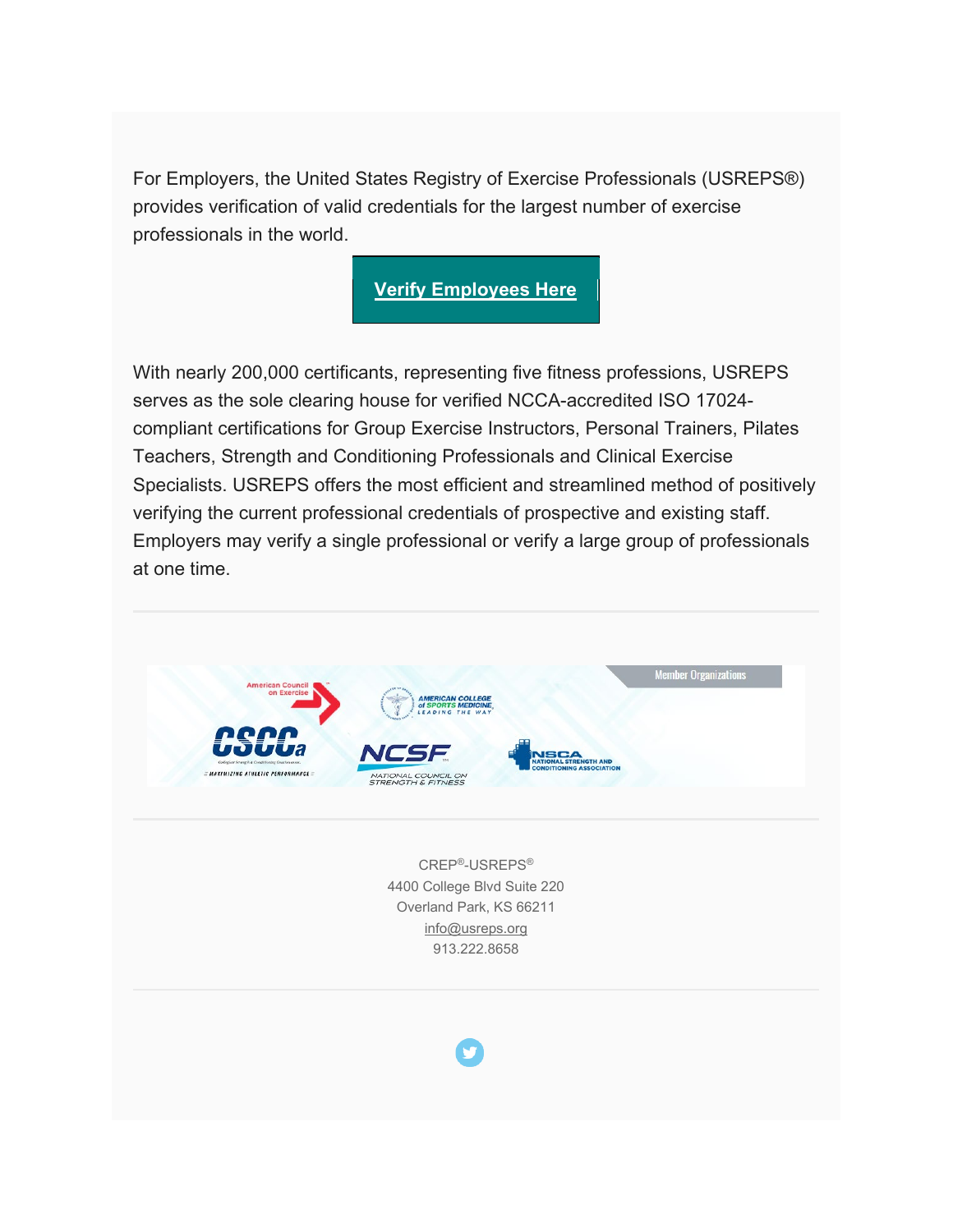